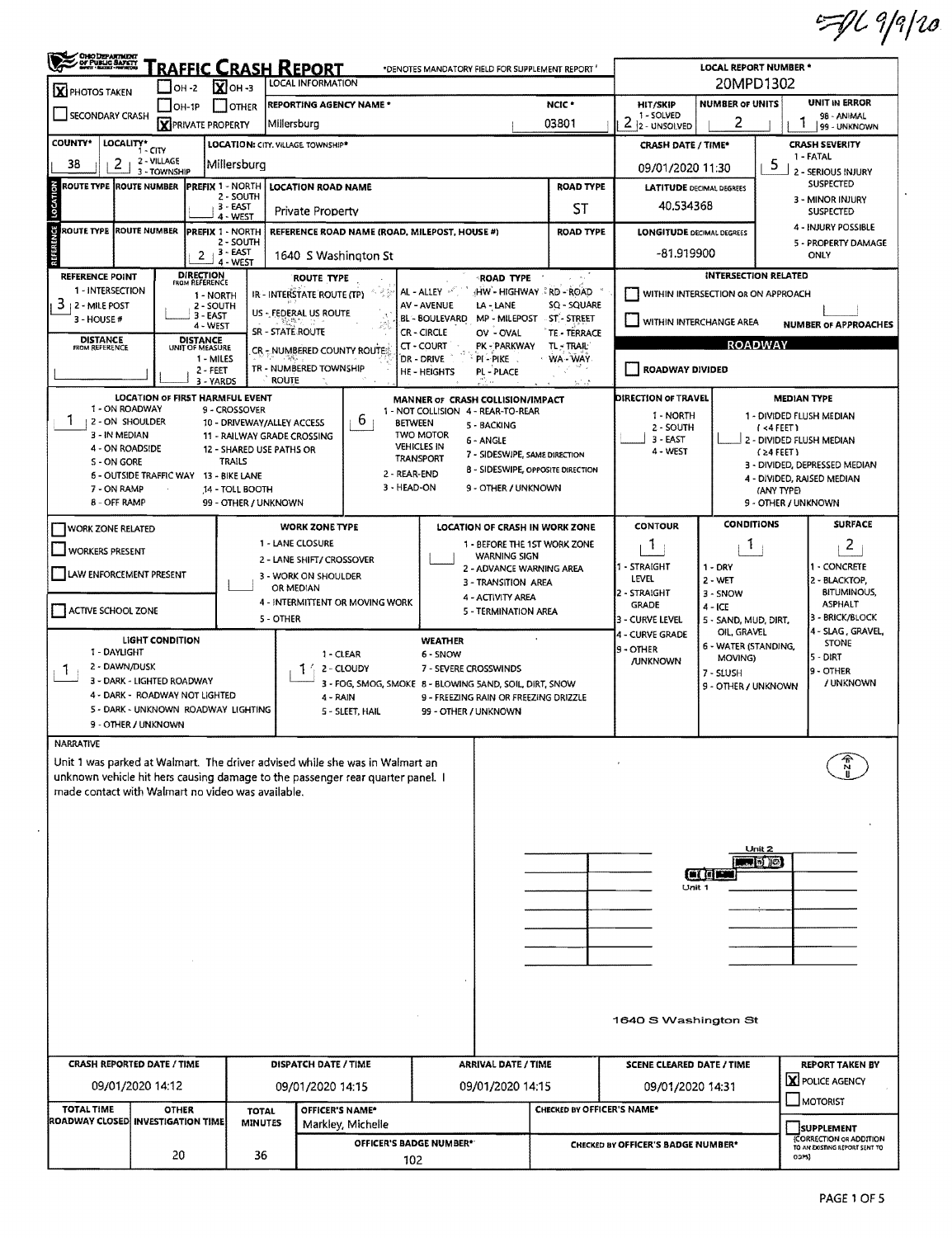|                                                                                                          | <b>OHIO DEPARTMENT</b><br>OF PUBLIC BAFETT                                                               |                                                          |                                        |                                                                         |                                                                                     |                                                    |                                                   |                                   | <b>LOCAL REPORT NUMBER</b>                                           |  |  |  |  |  |  |
|----------------------------------------------------------------------------------------------------------|----------------------------------------------------------------------------------------------------------|----------------------------------------------------------|----------------------------------------|-------------------------------------------------------------------------|-------------------------------------------------------------------------------------|----------------------------------------------------|---------------------------------------------------|-----------------------------------|----------------------------------------------------------------------|--|--|--|--|--|--|
|                                                                                                          |                                                                                                          |                                                          |                                        |                                                                         |                                                                                     |                                                    |                                                   |                                   | 20MPD1302                                                            |  |  |  |  |  |  |
| UNIT#                                                                                                    | OWNER NAME: LAST, FIRST, MIDDLE (CI SAME AS DRIVER)                                                      |                                                          |                                        |                                                                         |                                                                                     |                                                    | OWNER PHONE:INCLUDE AREA CODE (C) SAME AS DRIVER) |                                   | DAMAGE                                                               |  |  |  |  |  |  |
|                                                                                                          | UNKNOWN                                                                                                  |                                                          |                                        |                                                                         |                                                                                     |                                                    |                                                   | DAMAGE SCALE                      |                                                                      |  |  |  |  |  |  |
|                                                                                                          | OWNER ADDRESS: STREET, CITY, STATE, ZIP ( C) SAME AS DRIVERY                                             |                                                          |                                        |                                                                         |                                                                                     |                                                    |                                                   | 1 - NONE<br>2 - MINOR DAMAGE      | 3 - FUNCTIONAL DAMAGE<br>4 - DISABLING DAMAGE                        |  |  |  |  |  |  |
| OН                                                                                                       | COMMERCIAL CARRIER: NAME, ADDRESS, CITY, STATE, ZIP                                                      |                                                          |                                        |                                                                         |                                                                                     |                                                    | COMMERCIAL CARRIER PHONE: INCLUDE AREA CODE       |                                   | 9 - UNKNOWN                                                          |  |  |  |  |  |  |
|                                                                                                          |                                                                                                          |                                                          |                                        |                                                                         |                                                                                     |                                                    |                                                   |                                   | <b>DAMAGED AREA(S)</b>                                               |  |  |  |  |  |  |
|                                                                                                          | LP STATE LICENSE PLATE #                                                                                 |                                                          |                                        | <b>VEHICLE IDENTIFICATION #</b>                                         |                                                                                     | <b>VEHICLE YEAR</b>                                | <b>VEHICLE MAKE</b>                               |                                   | INDICATE ALL THAT APPLY                                              |  |  |  |  |  |  |
|                                                                                                          |                                                                                                          |                                                          |                                        |                                                                         |                                                                                     |                                                    |                                                   |                                   |                                                                      |  |  |  |  |  |  |
| <b><i>INSURANCE</i></b>                                                                                  | <b>INSURANCE COMPANY</b>                                                                                 |                                                          |                                        | <b>INSURANCE POLICY #</b>                                               |                                                                                     | COLOR                                              | <b>VEHICLE MODEL</b>                              |                                   |                                                                      |  |  |  |  |  |  |
|                                                                                                          | <b>TYPE OF USE</b>                                                                                       |                                                          |                                        | US DOT#                                                                 |                                                                                     | TOWED BY: COMPANY NAME                             |                                                   | 10                                |                                                                      |  |  |  |  |  |  |
| COMMERCIAL                                                                                               | GOVERNMENT                                                                                               | IN EMERGENCY<br><b>RESPONSE</b>                          |                                        |                                                                         |                                                                                     |                                                    |                                                   | $\mathbf{p}$                      |                                                                      |  |  |  |  |  |  |
| INTERLOCK                                                                                                |                                                                                                          | # OCCUPANTS                                              |                                        | VEHICLE WEIGHT GVWR/GCWR<br>1 - ≤10K LBS.                               | <b>HAZARDOUS MATERIAL</b><br><b>IMATERIAL</b><br>CLASS <sup>#</sup><br>PLACARD ID # |                                                    |                                                   |                                   |                                                                      |  |  |  |  |  |  |
| DEVICE<br><b>EQUIPPEO</b>                                                                                | X HIT/SKIP UNIT                                                                                          |                                                          |                                        | 2 - 10.001 - 26K LBS.<br>$3 - 26K$ LBS.                                 |                                                                                     | RELEASED<br>PLACARD                                |                                                   |                                   | 12                                                                   |  |  |  |  |  |  |
|                                                                                                          | 1 - PASSENGER CAR                                                                                        | 6 - VAN (9-15 SEATS)                                     |                                        | 12 - GOLF CART                                                          |                                                                                     | 18 - LIMO (LIVERY VEHICLE)                         | 23 - PEDESTRIAN/SKATER                            |                                   |                                                                      |  |  |  |  |  |  |
| 99                                                                                                       | 2 - PASSENGER VAN<br>(MINIVAN)                                                                           | 7 - MOTORCYCLE 2-WHEELED<br>B - MOTORCYCLE 3-WHEELED     |                                        | 13 - SNOWMOBILE<br>14 - SINGLE UNIT                                     |                                                                                     | 19 - BUS (16+ PASSENGERS)                          | 24 - WHEELCHAIR (ANY TYPE)                        |                                   |                                                                      |  |  |  |  |  |  |
| UNIT TYPE 3-                                                                                             | - SPORT UTILITY<br>VEHICLE                                                                               | 9 - AUTOCYCLE                                            |                                        | <b>TRUCK</b><br>15 - SEMI-TRACTOR                                       | 20 - OTHER VEHICLE<br>21 - HEAVY EQUIPMENT                                          |                                                    | 25 - OTHER NON-MOTORIST<br>26 - BICYCLE           |                                   | 10                                                                   |  |  |  |  |  |  |
|                                                                                                          | 4 - PICK UP                                                                                              | 10 - MOPED OR MOTORIZED<br>BICYCLE                       |                                        | 16 - FARM EQUIPMENT                                                     |                                                                                     | 22 - ANIMAL WITH RIDER OR<br>ANIMAL-DRAWN VEHICLE  | 27 - TRAIN<br>99 - UNKNOWN OR HIT/SKIP            |                                   |                                                                      |  |  |  |  |  |  |
|                                                                                                          | 5 - CARGO VAN<br>(ATV/UTV)                                                                               | 11 - ALL TERRAIN VEHICLE                                 |                                        | 17 - MOTORHOME                                                          |                                                                                     |                                                    |                                                   |                                   |                                                                      |  |  |  |  |  |  |
| ERICE                                                                                                    | # OF TRAILING UNITS                                                                                      |                                                          |                                        |                                                                         |                                                                                     |                                                    |                                                   |                                   |                                                                      |  |  |  |  |  |  |
|                                                                                                          | WAS VEHICLE OPERATING IN AUTONOMOUS<br>MODE WHEN CRASH OCCURRED?                                         |                                                          | 3 - CONDITIONAL AUTOMATION 9 - UNKNOWN |                                                                         |                                                                                     |                                                    |                                                   |                                   |                                                                      |  |  |  |  |  |  |
|                                                                                                          | 1 - YES 2 - NO 9 - OTHER / UNKNOWN AUTONOMOUS 2 - PARTIAL AUTOMATION 5 - FULL AUTOMATION                 |                                                          |                                        | 1 - DRIVER ASSISTANCE                                                   |                                                                                     | 4 - HIGH AUTOMATION                                |                                                   | 10                                |                                                                      |  |  |  |  |  |  |
|                                                                                                          |                                                                                                          |                                                          | MODE LEVEL                             |                                                                         |                                                                                     |                                                    |                                                   |                                   |                                                                      |  |  |  |  |  |  |
|                                                                                                          | 1 - NONE<br>$2 - TANI$                                                                                   | 6 - BUS - CHARTER/TOUR<br>7 - BUS - INTERCITY            |                                        | 11 - FIRE<br>12 MILITARY                                                | 16 - FARM                                                                           | 17 - MOWING                                        | 21 - MAIL CARRIER<br>99 - OTHER / UNKNOWN         |                                   |                                                                      |  |  |  |  |  |  |
|                                                                                                          | 3 - ELECTRONIC RIDE                                                                                      | 8 - BUS - SHUTTLE                                        |                                        | 13 - POLICE                                                             |                                                                                     | 18 - SNOW REMOVAL                                  |                                                   |                                   |                                                                      |  |  |  |  |  |  |
| <b>SPECIAL</b>                                                                                           | <b>SHARING</b><br>FUNCTION 4 - SCHOOL TRANSPORT                                                          | 9 - BUS - OTHER<br>10 - AMBULANCE                        |                                        | <b>14 - PUBLIC UTILITY</b><br>15 - CONSTRUCTION EQUIP.                  |                                                                                     | 19 - TOWING<br>20 - SAFETY SERVICE                 |                                                   |                                   |                                                                      |  |  |  |  |  |  |
|                                                                                                          | 5 - BUS - TRANSIT/COMMUTER                                                                               |                                                          |                                        |                                                                         |                                                                                     | <b>PATROL</b>                                      |                                                   |                                   | 12<br>12<br>12                                                       |  |  |  |  |  |  |
| 1 - NO CARGO BODY TYPE<br>7 - GRAIN/CHIPS/GRAVEL<br>4 - LOGGING<br>11 - DUMP<br>/ NOT APPLICABLE         |                                                                                                          |                                                          |                                        |                                                                         |                                                                                     |                                                    | 99 - OTHER / UNKNOWN                              |                                   |                                                                      |  |  |  |  |  |  |
| <b>S-INTERMODAL</b><br><b>B-POLE</b><br>$2 - BUS$<br>CARGO<br><b>CONTAINER CHASSIS</b><br>9 - CARGO TANK |                                                                                                          |                                                          |                                        |                                                                         |                                                                                     | 12 - CONCRETE MIXER<br>13 - AUTO TRANSPORTER       |                                                   |                                   | 9<br>9                                                               |  |  |  |  |  |  |
| BODY<br>TYPE                                                                                             | 3 - VEHICLE TOWING<br>ANOTHER MOTOR VEHICLE                                                              | 6 - CARGOVAN<br>/ENCLOSED BOX                            |                                        | 10 - FLAT BED                                                           |                                                                                     | 14 - GARBAGE/REFUSE                                |                                                   |                                   |                                                                      |  |  |  |  |  |  |
|                                                                                                          | 1 - TURN SIGNALS                                                                                         | 4 - BRAKES                                               |                                        | 7 - WORN OR SLICK TIRES                                                 |                                                                                     | 9 - MOTOR TROUBLE                                  | 99 - OTHER / UNKNOWN                              |                                   |                                                                      |  |  |  |  |  |  |
| <b>VEHICLE</b>                                                                                           | 2 - HEAD LAMPS<br>3 - TAIL LAMPS                                                                         | S - STEERING<br><b>6 - TIRE BLOWOUT</b>                  |                                        | <b>B - TRAILER EQUIPMENT</b><br>DEFECTIVE                               |                                                                                     | 10 - DISABLED FROM PRIOR<br><b>ACCIDENT</b>        |                                                   |                                   |                                                                      |  |  |  |  |  |  |
| DEFECTS                                                                                                  |                                                                                                          |                                                          |                                        |                                                                         |                                                                                     |                                                    |                                                   | $\Box$ - NO DAMAGE [ 0 ]          | -- UNDERCARRIAGE [ 14]                                               |  |  |  |  |  |  |
|                                                                                                          | 1 - INTERSECTION -<br>MARKED CROSSWALK                                                                   | 4 - MIDBLOCK -<br>MARKED CROSSWALK                       |                                        | 7 - SHOULDER/ROADSIDE                                                   | 10 - DRIVEWAY ACCESS<br>99 - OTHER / UNKNOWN<br><b>11 - SHARED USE PATHS</b>        |                                                    |                                                   | $\Box$ -TOP[13]                   | $\Box$ - ALL AREAS [ 15 ]                                            |  |  |  |  |  |  |
| NON-<br>MOTORIST                                                                                         | 2 - INTERSECTION -<br>UNMARKED CROSSWALK                                                                 | S - TRAVEL LANE -<br>OTHER LOCATION                      |                                        | <b>B - SIDEWALK</b><br>9 - MEDIAN/CROSSING                              | OR TRAILS<br>12 - FIRST RESPONDER                                                   |                                                    |                                                   | $\Box$ - UNIT NOT AT SCENE [ 16 ] |                                                                      |  |  |  |  |  |  |
| LOCATION                                                                                                 | 3 - INTERSECTION - OTHER                                                                                 | 6 - BICYCLE LANE                                         |                                        | <b>ISLAND</b>                                                           |                                                                                     | AT INCIDENT SCENE                                  |                                                   |                                   |                                                                      |  |  |  |  |  |  |
|                                                                                                          | 1 - NON-CONTACT                                                                                          | 1 - STRAIGHT AHEAD<br>2 - BACKING                        |                                        | 9 - LEAVING TRAFFIC<br>LANE                                             |                                                                                     | 15 - WALKING, RUNNING,<br>JOGGING, PLAYING         | 21 - STANDING OUTSIDE<br>DISABLED VEHICLE         |                                   | <b>INITIAL POINT OF CONTACT</b>                                      |  |  |  |  |  |  |
| 3                                                                                                        | 2 - NON-COLLISION<br>99                                                                                  | 3 - CHANGING LANES<br>4 - OVERTAKING/PASSING             |                                        | 10 - PARKED<br>11 - SLOWING OR STOPPED                                  |                                                                                     | 16 - WORKING<br>17 - PUSHING VEHICLE               | 99 - OTHER / UNKNOWN                              | 0 - NO DAMAGE<br>99               | 14 - UNDERCARRIAGE<br>1-12 - REFER TO UNIT 15 - VEHICLE NOT AT SCENE |  |  |  |  |  |  |
| <b>ACTION</b>                                                                                            | 3 - STRIKING<br>4 - STRUCK                                                                               | PRE-CRASH 5 - MAKING RIGHT TURN                          |                                        | IN TRAFFIC                                                              |                                                                                     | 18 - APPROACHING OR<br>LEAVING VEHICLE             |                                                   | <b>DIAGRAM</b><br>99 - UNKNOWN    |                                                                      |  |  |  |  |  |  |
|                                                                                                          | 5 - BOTH STRIKING                                                                                        | <b>ACTIONS 6 - MAKING LEFT TURN</b><br>7 - MAKING U-TURN |                                        | 12 - DRIVERLESS<br>13 - NEGOTIATING A CURVE                             |                                                                                     | 19 - STANDING                                      |                                                   | $13 - TOP$                        |                                                                      |  |  |  |  |  |  |
|                                                                                                          | & STRUCK<br>9 - OTHER / UNKNOWN                                                                          | 8 - ENTERING TRAFFIC<br>LANE                             |                                        | 14 - ENTERING OR CROSSING 20 - OTHER NON-MOTORIST<br>SPECIFIED LOCATION |                                                                                     |                                                    |                                                   |                                   | TRAFFIC                                                              |  |  |  |  |  |  |
|                                                                                                          | 1 - NONE                                                                                                 |                                                          |                                        | B - FOLLOWING TOO CLOSE 13 - IMPROPER START FROM                        |                                                                                     | 18 - OPERATING DEFECTIVE                           | 23 - OPENING DOOR INTO                            | <b>TRAFFICWAY FLOW</b>            | <b>TRAFFIC CONTROL</b>                                               |  |  |  |  |  |  |
|                                                                                                          | 2 - FAILURE TO VIELD<br>3 - RAN RED LIGHT                                                                | /ACDA<br>9 - IMPROPER LANE                               |                                        | A PARKED POSITION<br>14 - STOPPED OR PARKED                             |                                                                                     | EQUIPMENT<br>19 - LOAD SHIFTING                    | ROADWAY<br>99 - OTHER IMPROPER                    | 1 - ONE-WAY<br>2 - TWO-WAY        | 1 - ROUNDABOUT 4 - STOP SIGN                                         |  |  |  |  |  |  |
|                                                                                                          | 4 - RAN STOP SIGN<br><b>S - UNSAFE SPEED</b>                                                             | CHANGE<br>10 - IMPROPER PASSING                          |                                        | <b>ILLEGALLY</b><br>15 - SWERVING TO AVOID                              |                                                                                     | /FALLING/SPILLING<br>20 - IMPROPER CROSSING        | <b>ACTION</b>                                     |                                   | 2 - SIGNAL<br>5 - YIELD SIGN<br>3 - FLASHER<br><b>6 - NO CONTROL</b> |  |  |  |  |  |  |
|                                                                                                          | CONTRIBUTING 6 - IMPROPER TURN<br><b>CIRCUMSTANCES</b> 7 - LEFT OF CENTER                                | 11 - DROVE OFF ROAD<br>12 - IMPROPER BACKING             |                                        | 16 - WRONG WAY<br>17 - VISION OBSTRUCTION                               |                                                                                     | 21 LYING IN ROADWAY<br><b>22 - NOT DISCERNIBLE</b> |                                                   | # OF THROUGH LANES                | <b>RAIL GRADE CROSSING</b>                                           |  |  |  |  |  |  |
| 즢                                                                                                        |                                                                                                          |                                                          |                                        |                                                                         |                                                                                     |                                                    |                                                   | ON ROAD                           | 1 - NOT INVLOVED                                                     |  |  |  |  |  |  |
|                                                                                                          | <b>SEQUENCE OF EVENTS</b>                                                                                |                                                          |                                        | <b>EVENTS</b>                                                           |                                                                                     |                                                    |                                                   | 2                                 | 2 - INVOLVED-ACTIVE CROSSING                                         |  |  |  |  |  |  |
| 21                                                                                                       | 1 - OVERTURN/ROLLOVER<br>2 - FIRE/EXPLOSION                                                              | 7 - SEPARATION OF UNITS                                  |                                        | 12 - DOWNHILL RUNAWAY<br>13 - OTHER NON-COLLISION 20 - MOTOR VEHICLE IN |                                                                                     | 19 - ANIMAL -OTHER                                 | 23 - STRUCK BY FALUNG,<br>SHIFTING CARGO OR       |                                   | 3 - INVOLVED-PASSIVE CROSSING                                        |  |  |  |  |  |  |
|                                                                                                          | 3 - IMMERSION                                                                                            | 8 - RAN OFF ROAD RIGHT<br>9 - RAN OFF ROAD LEFT          |                                        | 14 - PEDESTRIAN                                                         |                                                                                     | TRANSPORT                                          | ANYTHING SET IN<br>MOTION BY A MOTOR              |                                   | UNIT / NON-MOTORIST DIRECTION                                        |  |  |  |  |  |  |
|                                                                                                          | 4 - JACKKNIFE<br>5 - CARGO / EQUIPMENT                                                                   | 10 - CROSS MEDIAN<br>11 - CROSS CENTERLINE -             |                                        | 15 - PEDALCYCLE<br>16 - RAILWAY VEHICLE                                 |                                                                                     | 21 - PARKED MOTOR<br><b>VEHICLE</b>                | VEHICLE<br>24 - OTHER MOVABLE                     |                                   | 1 - NORTH<br>S - NORTHEAST<br>2 - SOUTH<br>6 - NORTHWEST             |  |  |  |  |  |  |
|                                                                                                          | LOSS OR SHIFT<br><b>6 - EQUIPMENT FAILURE</b>                                                            | OPPOSITE DIRECTION<br>OF TRAVEL                          |                                        | 17 - ANIMAL - FARM<br>18 - ANIMAL - DEER                                |                                                                                     | 22 - WORK ZONE<br>MAINTENANCE                      | OBJECT                                            |                                   | $3 - EAST$<br>7 - SOUTHEAST                                          |  |  |  |  |  |  |
| з                                                                                                        |                                                                                                          |                                                          |                                        | <b>ALL AND ACCELLISION WITH FIXED OBJECT - STRUCK</b>                   |                                                                                     | EQUIPMENT                                          |                                                   | <b>FROM</b><br>то І               | 4 - WEST<br>8 - SOUTHWEST<br>9 - OTHER / UNKNOWN                     |  |  |  |  |  |  |
|                                                                                                          | the transfer and the company of the con-<br>25 - IMPACT ATTENUATOR 31 - GUARDRAIL END<br>/ CRASH CUSHION | 32 - PORTABLE BARRIER                                    |                                        | 38 - OVERHEAD SIGN POST<br>39 - LIGHT / LUMINARIES                      | <b>46 - FENCE</b>                                                                   | 45 - EMBANKMENT                                    | 52 - BUILDING                                     |                                   |                                                                      |  |  |  |  |  |  |
|                                                                                                          | 26 - BRIDGE OVERHEAD                                                                                     | 33 - MEDIAN CABLE BARRIER                                |                                        | <b>SUPPORT</b>                                                          | 48 - TREE                                                                           | 47 - MAILBOX                                       | 53 - TUNNEL<br>54 - OTHER FIXED                   | UNIT SPEED                        | DETECTED SPEED                                                       |  |  |  |  |  |  |
|                                                                                                          | <b>STRUCTURE</b><br>27 - BRIDGE PIER OR                                                                  | 34 - MEDIAN GUARDRAIL<br><b>BARRIER</b>                  |                                        | 40 - UTILITY POLE<br>41 - OTHER POST, POLE                              |                                                                                     | 49 - FIRE HYDRANT                                  | OBJECT<br>99 - OTHER / UNKNOWN                    |                                   | 1 - STATED / ESTIMATED SPEED                                         |  |  |  |  |  |  |
|                                                                                                          | ABUTMENT<br>28 - BRIDGE PARAPET                                                                          | 35 - MEDIAN CONCRETE<br><b>BARRIER</b>                   |                                        | OR SUPPORT<br>42 - CULVERT                                              |                                                                                     | 50 - WORK ZONE<br>MAINTENANCE                      |                                                   |                                   | 2 - CALCULATED / EDR                                                 |  |  |  |  |  |  |
|                                                                                                          | 29 - BRIDGE RAIL<br>30 - GUARDRAIL FACE                                                                  | 36 - MEDIAN OTHER BARRIER<br>37 - TRAFFIC SIGN POST      |                                        | 43 - CURB<br>44 - DITCH                                                 | 51 - WALL                                                                           | EQUIPMENT                                          |                                                   | POSTED SPEED                      |                                                                      |  |  |  |  |  |  |
|                                                                                                          | FIRST HARMFUL EVENT                                                                                      |                                                          |                                        |                                                                         | 3 - UNDETERMINED                                                                    |                                                    |                                                   |                                   |                                                                      |  |  |  |  |  |  |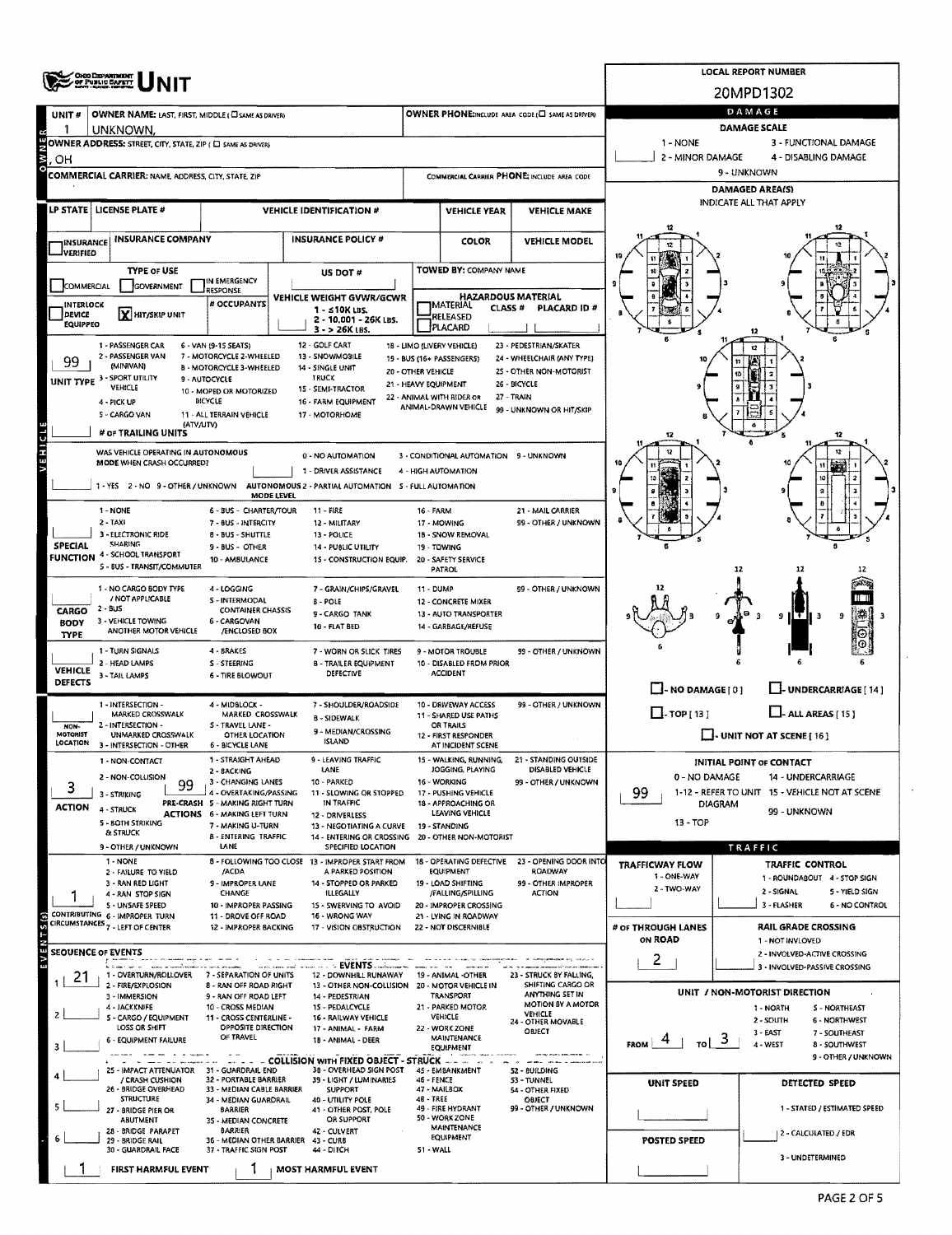|                                  | <b>CHOO DEPANTMENT</b><br>OF PUBLIC BAFETY                                                         |                                                                                                                                                                                      |                                                                                          | <b>LOCAL REPORT NUMBER</b> |                                                                     |                                                    |                                                  |                                                                    |  |  |  |  |  |  |
|----------------------------------|----------------------------------------------------------------------------------------------------|--------------------------------------------------------------------------------------------------------------------------------------------------------------------------------------|------------------------------------------------------------------------------------------|----------------------------|---------------------------------------------------------------------|----------------------------------------------------|--------------------------------------------------|--------------------------------------------------------------------|--|--|--|--|--|--|
|                                  | <b>NIT</b>                                                                                         |                                                                                                                                                                                      |                                                                                          |                            |                                                                     |                                                    |                                                  | 20MPD1302                                                          |  |  |  |  |  |  |
| UNIT #                           | OWNER NAME: LAST, FIRST, MIDDLE (CI SAME AS DRIVER)                                                |                                                                                                                                                                                      |                                                                                          |                            |                                                                     | OWNER PHONE: INCLUDE AREA CODE (E) SAME AS DRIVER) | DAMAGE                                           |                                                                    |  |  |  |  |  |  |
| 2                                | STENNER, KIRK, JAMES                                                                               |                                                                                                                                                                                      |                                                                                          |                            | 740-291-2674                                                        |                                                    | 1 - NONE                                         | <b>DAMAGE SCALE</b><br>3 - FUNCTIONAL DAMAGE                       |  |  |  |  |  |  |
|                                  | OWNER ADDRESS: STREET, CITY, STATE, ZIP (E) SAME AS DRIVERY<br>32357 SR 83, MILLERSBURG, OH, 44654 |                                                                                                                                                                                      |                                                                                          |                            |                                                                     |                                                    | 2 - MINOR DAMAGE<br>4 - DISABLING DAMAGE         |                                                                    |  |  |  |  |  |  |
|                                  | COMMERCIAL CARRIER: NAME, ADDRESS, CITY, STATE, ZIP                                                |                                                                                                                                                                                      |                                                                                          |                            |                                                                     | COMMERCIAL CARRIER PHONE: INCLUDE AREA CODE        |                                                  | 9 - UNKNOWN                                                        |  |  |  |  |  |  |
|                                  |                                                                                                    |                                                                                                                                                                                      |                                                                                          |                            |                                                                     |                                                    | DAMAGED AREA(S)                                  |                                                                    |  |  |  |  |  |  |
|                                  | LP STATE   LICENSE PLATE #                                                                         |                                                                                                                                                                                      | <b>VEHICLE IDENTIFICATION #</b>                                                          |                            | <b>VEHICLE YEAR</b>                                                 | <b>VEHICLE MAKE</b>                                |                                                  | INDICATE ALL THAT APPLY                                            |  |  |  |  |  |  |
| OН                               | HJB4793                                                                                            |                                                                                                                                                                                      | 3GCUKREC2HG316588                                                                        |                            | 2017                                                                | CHEVROLET                                          |                                                  |                                                                    |  |  |  |  |  |  |
| <b>X</b> INSURANCE               | <b>INSURANCE COMPANY</b><br>GRANGE                                                                 |                                                                                                                                                                                      | <b>INSURANCE POLICY #</b>                                                                |                            | <b>COLOR</b>                                                        | <b>VEHICLE MODEL</b>                               |                                                  |                                                                    |  |  |  |  |  |  |
|                                  | <b>TYPE OF USE</b>                                                                                 |                                                                                                                                                                                      | 1775360<br>US DOT#                                                                       |                            | SIL<br>TOWED BY: COMPANY NAME                                       | SILVERADO                                          |                                                  |                                                                    |  |  |  |  |  |  |
| <b>COMMERCIAL</b>                | <b>GOVERNMENT</b>                                                                                  | IN EMERGENCY<br><b>RESPONSE</b>                                                                                                                                                      |                                                                                          |                            |                                                                     |                                                    | $\ddot{\mathbf{g}}$                              |                                                                    |  |  |  |  |  |  |
| <b>INTERLOCK</b>                 |                                                                                                    | # OCCUPANTS                                                                                                                                                                          | VEHICLE WEIGHT GVWR/GCWR<br>$1 - 510K$ LBS.                                              |                            | <b>HAZARDOUS MATERIAL</b><br><b>IMATERIAL</b><br>CLASS <sup>#</sup> | PLACARD ID#                                        |                                                  |                                                                    |  |  |  |  |  |  |
| DEVICE<br>EQUIPPED               | <b>HIT/SKIP UNIT</b>                                                                               |                                                                                                                                                                                      | 2 - 10.001 - 26K LBS.                                                                    |                            | <b>RELEASED</b><br>PLACARD                                          |                                                    |                                                  |                                                                    |  |  |  |  |  |  |
|                                  | 1 - PASSENGER CAR                                                                                  | 6 - VAN (9-15 SEATS)                                                                                                                                                                 | 3 - > 26K LBS.<br>12 - GOLF CART                                                         |                            | 18 - LIMO (LIVERY VEHICLE)                                          | 23 - PEDESTRIAN/SKATER                             |                                                  |                                                                    |  |  |  |  |  |  |
|                                  | 2 - PASSENGER VAN<br>(MINIVAN)                                                                     | 7 - MOTORCYCLE 2-WHEELED                                                                                                                                                             | 13 - SNOWMOBILE                                                                          |                            | 19 - BUS (16+ PASSENGERS)                                           | 24 - WHEELCHAIR (ANY TYPE)                         |                                                  |                                                                    |  |  |  |  |  |  |
| UNIT TYPE                        | 3 - SPORT UTILITY                                                                                  | <b>B - MOTORCYCLE 3-WHEELED</b><br>9 - AUTOCYCLE                                                                                                                                     | 14 - SINGLE UNIT<br><b>TRUCK</b>                                                         | 20 - OTHER VEHICLE         | 21 - HEAVY EQUIPMENT                                                | 25 - OTHER NON-MOTORIST<br>26 - BICYCLE            |                                                  |                                                                    |  |  |  |  |  |  |
|                                  | VEHICLE<br>4 - PICK UP                                                                             | 10 - MOPED OR MOTORIZED<br><b>BICYCLE</b>                                                                                                                                            | 1S - SEMI-TRACTOR<br>16 - FARM EQUIPMENT                                                 |                            | 22 - ANIMAL WITH RIDER OR                                           | 27 - TRAIN                                         |                                                  |                                                                    |  |  |  |  |  |  |
|                                  | 5 - CARGO VAN                                                                                      | 11 - ALL TERRAIN VEHICLE                                                                                                                                                             | 17 - MOTORHOME                                                                           |                            | ANIMAL-DRAWN VEHICLE                                                | 99 - UNKNOWN OR HIT/SKIP                           |                                                  |                                                                    |  |  |  |  |  |  |
|                                  | (ATV/UTV)<br># OF TRAILING UNITS                                                                   |                                                                                                                                                                                      |                                                                                          |                            |                                                                     |                                                    |                                                  |                                                                    |  |  |  |  |  |  |
| <b>AEHICLE</b>                   |                                                                                                    |                                                                                                                                                                                      |                                                                                          |                            |                                                                     |                                                    |                                                  |                                                                    |  |  |  |  |  |  |
|                                  |                                                                                                    | WAS VEHICLE OPERATING IN AUTONOMOUS<br>0 - NO AUTOMATION<br>3 - CONDITIONAL AUTOMATION 9 - UNKNOWN<br>MODE WHEN CRASH OCCURRED?<br>0<br>1 - DRIVER ASSISTANCE<br>4 - HIGH AUTOMATION |                                                                                          |                            |                                                                     |                                                    |                                                  |                                                                    |  |  |  |  |  |  |
| ۷                                |                                                                                                    | MODE LEVEL                                                                                                                                                                           | 1 - YES 2 - NO 9 - OTHER / UNKNOWN AUTONOMOUS 2 - PARTIAL AUTOMATION 5 - FULL AUTOMATION |                            |                                                                     |                                                    |                                                  |                                                                    |  |  |  |  |  |  |
|                                  | 1 - NONE                                                                                           | 6 - 8US - CHARTER/TOUR                                                                                                                                                               | $11 - FIRE$                                                                              | <b>16 - FARM</b>           |                                                                     | 21 - MAIL CARRIER                                  |                                                  | ô                                                                  |  |  |  |  |  |  |
|                                  | Z - TAXI                                                                                           | 7 - BUS - INTERCITY                                                                                                                                                                  | 12 - MILITARY                                                                            |                            | 17 - MOWING                                                         | 99 - OTHER / UNKNOWN                               |                                                  |                                                                    |  |  |  |  |  |  |
| <b>SPECIAL</b>                   | 3 - ELECTRONIC RIDE<br><b>SHARING</b>                                                              | 8 - 8US - SHUTTLE<br>9 - BUS - OTHER                                                                                                                                                 | 13 - POLICE<br>14 - PUBLIC UTILITY                                                       |                            | 18 - SNOW REMOVAL<br>19 - TOWING                                    |                                                    |                                                  |                                                                    |  |  |  |  |  |  |
| <b>FUNCTION</b>                  | 4 - SCHOOL TRANSPORT<br>S - BUS - TRANSIT/COMMUTER                                                 | 10 - AMBULANCE                                                                                                                                                                       | 1S - CONSTRUCTION EQUIP.                                                                 |                            | 20 - SAFETY SERVICE<br>PATROL                                       |                                                    |                                                  | 12                                                                 |  |  |  |  |  |  |
|                                  | 1 - NO CARGO BODY TYPE                                                                             | 4 - LOGGING                                                                                                                                                                          | 7 - GRAIN/CHIPS/GRAVEL                                                                   | 11 - DUMP                  |                                                                     | 99 - OTHER / UNKNOWN                               |                                                  |                                                                    |  |  |  |  |  |  |
| 1                                | / NOT APPLICABLE                                                                                   | S - INTERMODAL                                                                                                                                                                       | <b>B-POLE</b>                                                                            |                            | 12 - CONCRETE MIXER                                                 |                                                    |                                                  |                                                                    |  |  |  |  |  |  |
| CARGO<br><b>BODY</b>             | 2 - BUS<br>3 - VEHICLE TOWING                                                                      | <b>CONTAINER CHASSIS</b><br>6 - CARGOVAN                                                                                                                                             | 9 - CARGO TANK                                                                           |                            | 13 - AUTO TRANSPORTER                                               |                                                    |                                                  | 9<br>11 T I                                                        |  |  |  |  |  |  |
| <b>TYPE</b>                      | ANOTHER MOTOR VEHICLE                                                                              | /ENCLOSED BOX                                                                                                                                                                        | 10 - FLAT BED                                                                            |                            | 14 - GARBAGE/REFUSE                                                 |                                                    |                                                  |                                                                    |  |  |  |  |  |  |
|                                  | 1 - TURN SIGNALS<br>2 - HEAD LAMPS                                                                 | 4 - BRAKES<br>5 - STEERING                                                                                                                                                           | 7 - WORN OR SLICK TIRES<br><b>B - TRAILER EQUIPMENT</b>                                  |                            | 9 - MOTOR TROUBLE<br>10 - DISABLED FROM PRIOR                       | 99 - OTHER / UNKNOWN                               |                                                  |                                                                    |  |  |  |  |  |  |
| <b>VEHICLE</b><br><b>DEFECTS</b> | 3 - TAIL LAMPS                                                                                     | 6 - TIRE BLOWOUT                                                                                                                                                                     | <b>DEFECTIVE</b>                                                                         |                            | <b>ACCIDENT</b>                                                     |                                                    |                                                  |                                                                    |  |  |  |  |  |  |
|                                  |                                                                                                    |                                                                                                                                                                                      |                                                                                          |                            |                                                                     |                                                    | $\Box$ - NO DAMAGE [ 0 ]                         | - UNDERCARRIAGE [ 14 ]                                             |  |  |  |  |  |  |
|                                  | 1 - INTERSECTION -<br>MARKED CROSSWALK                                                             | 4 - MIDBLOCK -<br>MARKED CROSSWALK                                                                                                                                                   | 7 - SHOULDER/ROADSIDE<br><b>B - SIDEWALK</b>                                             |                            | 10 - DRIVEWAY ACCESS<br>11 - SHARED USE PATHS                       | 99 - OTHER / UNKNOWN                               | $X - \text{TOP}$ [13]<br>$\Box$ ALL AREAS [ 15 ] |                                                                    |  |  |  |  |  |  |
| NON-<br>MOTORIST                 | 2 - INTERSECTION -<br>UNMARKED CROSSWALK                                                           | S - TRAVEL LANE -<br>OTHER LOCATION                                                                                                                                                  | 9 - MEDIAN/CROSSING                                                                      |                            | OR TRAILS<br>12 - FIRST RESPONDER                                   |                                                    |                                                  | $\Box$ - UNIT NOT AT SCENE [ 16 ]                                  |  |  |  |  |  |  |
| LOCATION                         | 3 - INTERSECTION - OTHER                                                                           | 6 - SICYCLE LANE                                                                                                                                                                     | <b>ISLAND</b>                                                                            |                            | AT INCIDENT SCENE                                                   |                                                    |                                                  |                                                                    |  |  |  |  |  |  |
|                                  | 1 - NON-CONTACT<br>2 - NON-COLLISION                                                               | 1 - STRAIGHT AHEAD<br>2 - BACKING                                                                                                                                                    | 9 - LEAVING TRAFFIC<br>LANE                                                              |                            | 15 - WALKING, RUNNING,<br>JOGGING, PLAYING                          | 21 - STANDING OUTSIDE<br>DISABLED VEHICLE          | 0 - NO DAMAGE                                    | INITIAL POINT OF CONTACT<br>14 - UNDERCARRIAGE                     |  |  |  |  |  |  |
|                                  | 10<br>3 - STRIKING                                                                                 | 3 - CHANGING LANES<br>4 - OVERTAKING/PASSING                                                                                                                                         | 10 - PARKED<br>11 - SLOWING OR STOPPED                                                   |                            | 16 - WORKING<br>17 - PUSHING VEHICLE                                | 99 - OTHER / UNKNOWN                               | 6                                                | 1-12 - REFER TO UNIT 15 - VEHICLE NOT AT SCENE                     |  |  |  |  |  |  |
| <b>ACTION</b>                    | 4 - STRUCK                                                                                         | PRE-CRASH S - MAKING RIGHT TURN<br><b>ACTIONS 6 - MAKING LEFT TURN</b>                                                                                                               | IN TRAFFIC                                                                               |                            | 18 - APPROACHING OR<br>LEAVING VEHICLE                              |                                                    | <b>DIAGRAM</b>                                   | 99 - UNKNOWN                                                       |  |  |  |  |  |  |
|                                  | 5 - BOTH STRIKING<br>& STRUCK                                                                      | 7 - MAKING U-TURN                                                                                                                                                                    | 12 - DRIVERLESS<br>13 - NEGOTIATING A CURVE                                              |                            | 19 - STANDING                                                       |                                                    | 13 - TOP                                         |                                                                    |  |  |  |  |  |  |
|                                  | 9 - OTHER / UNKNOWN                                                                                | <b>B - ENTERING TRAFFIC</b><br>LANE                                                                                                                                                  | 14 - ENTERING OR CROSSING 20 - OTHER NON-MOTORIST<br>SPECIFIED LOCATION                  |                            |                                                                     |                                                    |                                                  | TRAFFIC                                                            |  |  |  |  |  |  |
|                                  | 1 - NONE                                                                                           | /ACDA                                                                                                                                                                                | B - FOLLOWING TOO CLOSE 13 - IMPROPER START FROM<br>A PARKED POSITION                    |                            | 1B - OPERATING DEFECTIVE<br><b>EQUIPMENT</b>                        | 23 - OPENING DOOR INTO<br><b>ROADWAY</b>           | TRAFFICWAY FLOW                                  | TRAFFIC CONTROL                                                    |  |  |  |  |  |  |
|                                  | 2 - FAILURE TO YIELD<br>3 - RAN RED LIGHT                                                          | 9 - IMPROPER LANE                                                                                                                                                                    | 14 - STOPPED OR PARKED                                                                   |                            | 19 - LOAD SHIFTING                                                  | 99 - OTHER IMPROPER                                | 1 - ONE-WAY<br>2 - TWO-WAY                       | 1 - ROUNDABOUT 4 - STOP SIGN                                       |  |  |  |  |  |  |
| 99                               | 4 - RAN STOP SIGN<br>S - UNSAFE SPEED                                                              | CHANGE<br>10 - IMPROPER PASSING                                                                                                                                                      | ILLEGALLY<br>15 - SWERVING TO AVOID                                                      |                            | /FALLING/SPILLING<br>20 - IMPROPER CROSSING                         | <b>ACTION</b>                                      |                                                  | 2 - SIGNAL<br>5 - YIELD SIGN<br>6<br>3 - FLASHER<br>6 - NO CONTROL |  |  |  |  |  |  |
| $\mathbf{S}(s)$                  | CONTRIBUTING 6 - IMPROPER TURN<br>CIRCUMSTANCES <sub>7</sub> - LEFT OF CENTER                      | 11 - DROVE OFF ROAD<br>12 - IMPROPER BACKING                                                                                                                                         | 16 - WRONG WAY<br>17 - VISION OBSTRUCTION                                                |                            | 21 - LYING IN ROADWAY<br>22 - NOT DISCERNIBLE                       |                                                    | # or THROUGH LANES                               | <b>RAIL GRADE CROSSING</b>                                         |  |  |  |  |  |  |
| Е                                |                                                                                                    |                                                                                                                                                                                      |                                                                                          |                            |                                                                     |                                                    | <b>ON ROAD</b>                                   | 1 - NOT INVLOVED                                                   |  |  |  |  |  |  |
| ш<br>È                           | <b>SEQUENCE OF EVENTS</b><br>Antendence of                                                         |                                                                                                                                                                                      |                                                                                          |                            |                                                                     |                                                    | 2                                                | 2 - INVOLVED-ACTIVE CROSSING                                       |  |  |  |  |  |  |
| 20                               | m market as don't comme<br>1 - OVERTURN/ROLLOVER 7 - SEPARATION OF UNITS                           |                                                                                                                                                                                      | 12 - DOWNHILL RUNAWAY                                                                    |                            | 19 - ANIMAL -OTHER                                                  | 23 - STRUCK BY FALLING,<br>SHIFTING CARGO OR       |                                                  | 3 - INVOLVED-PASSIVE CROSSING                                      |  |  |  |  |  |  |
|                                  | 2 - FIRE/EXPLOSION<br>3 - IMMERSION                                                                | <b>B - RAN OFF ROAD RIGHT</b><br>9 - RAN OFF ROAD LEFT                                                                                                                               | 13 - OTHER NON-COLUSION 20 - MOTOR VEHICLE IN<br>14 - PEDESTRIAN                         |                            | TRANSPORT                                                           | ANYTHING SET IN                                    |                                                  | UNIT / NON-MOTORIST DIRECTION                                      |  |  |  |  |  |  |
| 2                                | 4 - JACKKNIFE<br>5 - CARGO / EQUIPMENT                                                             | 10 - CROSS MEDIAN<br>11 - CROSS CENTERLINE -                                                                                                                                         | 15 - PEDALCYCLE<br>16 - RAILWAY VEHICLE                                                  |                            | 21 - PARKED MOTOR<br>VEHICLE                                        | MOTION BY A MOTOR<br>VEHICLE                       |                                                  | 1 - NORTH<br>5 - NORTHEAST<br>2 - SOUTH<br>6 - NORTHWEST           |  |  |  |  |  |  |
|                                  | LOSS OR SHIFT<br>6 - EQUIPMENT FAILURE                                                             | OPPOSITE DIRECTION<br>OF TRAVEL                                                                                                                                                      | 17 - ANIMAL - FARM                                                                       |                            | 22 - WORK ZONE<br>MAINTENANCE                                       | <b>24 - OTHER MOVABLE</b><br>OBJECT                |                                                  | $3 - EAST$<br>7 - SOUTHEAST                                        |  |  |  |  |  |  |
|                                  |                                                                                                    |                                                                                                                                                                                      | 18 - ANIMAL - DEER                                                                       |                            | <b>EQUIPMENT</b>                                                    |                                                    | TO<br><b>FROM</b>                                | 4 - WEST<br><b>8 - SOUTHWEST</b><br>9 - OTHER / UNKNOWN            |  |  |  |  |  |  |
|                                  | 25 - IMPACT ATTENUATOR 31 - GUARDRAIL END                                                          |                                                                                                                                                                                      | <b>COLLISION WITH FIXED OBJECT - STRUCK .</b><br>38 - OVERHEAD SIGN POST                 |                            | 45 - EMBANKMENT                                                     | 52 - BUILDING                                      |                                                  |                                                                    |  |  |  |  |  |  |
|                                  | / CRASH CUSHION<br>26 - BRIDGE OVERHEAD                                                            | 32 - PORTABLE BARRIER<br>33 - MEDIAN CABLE BARRIER                                                                                                                                   | 39 - LIGHT / LUMINARIES<br><b>SUPPORT</b>                                                | 46 - FENCE                 | 47 - MAILBOX                                                        | 53 - TUNNEL<br>54 - OTHER FIXED                    | UNIT SPEED                                       | <b>DETECTED SPEED</b>                                              |  |  |  |  |  |  |
|                                  | <b>STRUCTURE</b><br>27 - BRIDGE PIER OR                                                            | 34 - MEDIAN GUARDRAIL<br><b>BARRIER</b>                                                                                                                                              | 40 - UTILITY POLE<br>41 - OTHER POST, POLE                                               | 48 - TREE                  | 49 - FIRE HYDRANT                                                   | OBJECT<br>99 - OTHER / UNKNOWN                     |                                                  | 1 - STATED / ESTIMATED SPEED                                       |  |  |  |  |  |  |
|                                  | ABUTMENT                                                                                           | 35 - MEDIAN CONCRETE<br>BARRIER                                                                                                                                                      | OR SUPPORT                                                                               |                            | 50 - WORK ZONE<br><b>MAINTENANCE</b>                                |                                                    |                                                  |                                                                    |  |  |  |  |  |  |
|                                  | 28 - BRIDGE PARAPET<br>29 - BRIDGE RAIL<br>30 - GUARDRAIL FACE                                     | 36 - MEDIAN OTHER BARRIER 43 - CURB<br>37 - TRAFFIC SIGN POST                                                                                                                        | 42 - CULVERT                                                                             |                            | EQUIPMENT                                                           |                                                    | <b>POSTED SPEED</b>                              | 2 - CALCULATED / EDR                                               |  |  |  |  |  |  |
|                                  |                                                                                                    |                                                                                                                                                                                      | 44 - DITCH                                                                               | 51 - WALL                  |                                                                     |                                                    |                                                  | 3 - UNDETERMINED                                                   |  |  |  |  |  |  |
|                                  | FIRST HARMFUL EVENT                                                                                |                                                                                                                                                                                      | MOST HARMFUL EVENT                                                                       |                            |                                                                     |                                                    |                                                  |                                                                    |  |  |  |  |  |  |

 $\ddot{\phantom{1}}$ 

 $\bar{z}$